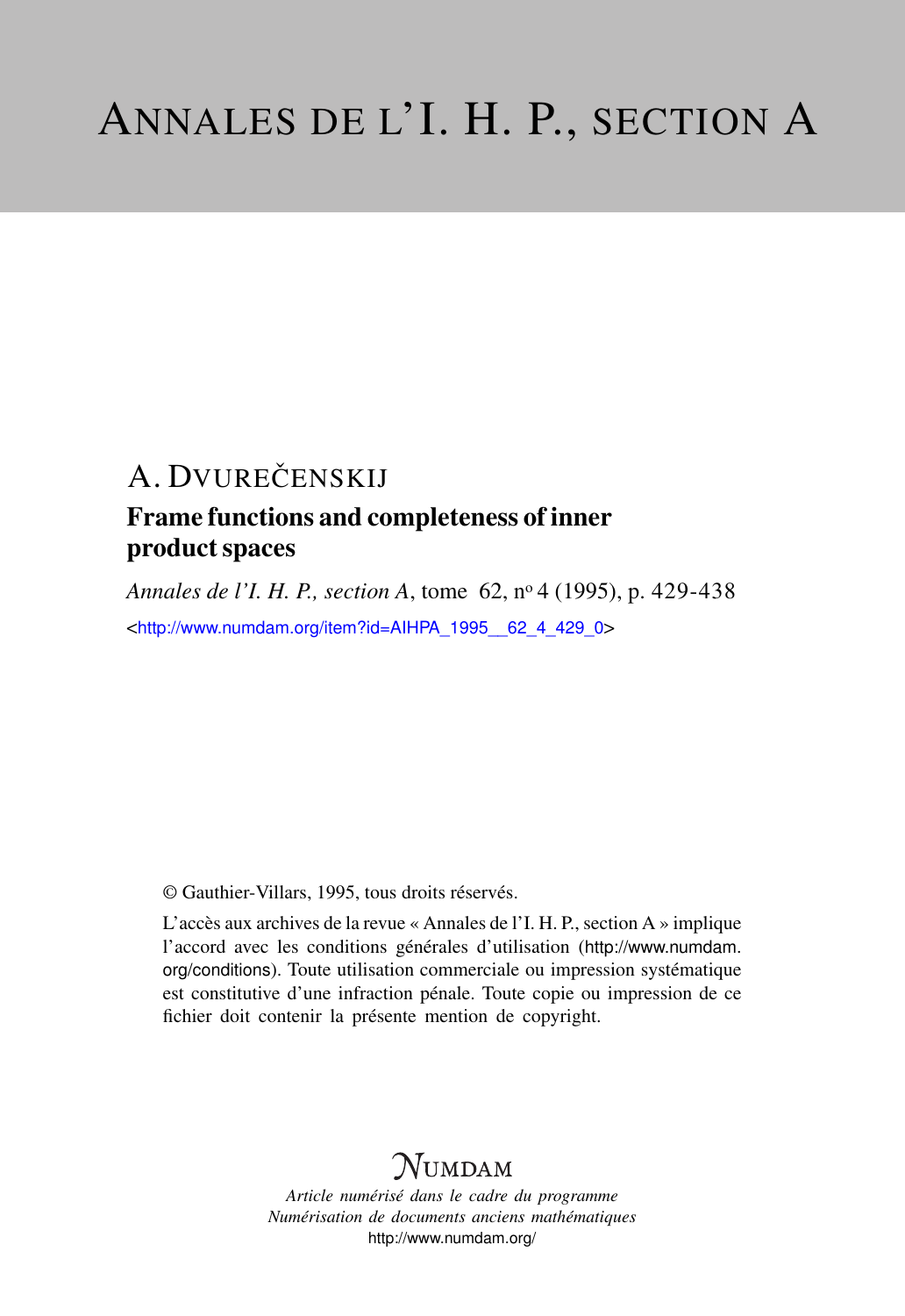Vol. 62,  $n^{\circ}$  4, 1995, p. 429-438

# Frame functions and completeness of inner product spaces

by

## A. DVUREČENSKIJ

Mathematical Institute, Slovak Academy of Sciences, Stefánikova 49, SK-814 73, Bratislava, Slovakia.

ABSTRACT. - Using a notion of theory of wavelets, the frame condition, we show that a real or complex inner product space  $S$  (not necessarily separable) is complete iff there is a unit vector x in S (or in  $\overline{S}$ ) such that the sum of squares of absolute values of Fourier coefficients of  $x$  through any maximal orthonormal system in  $S$  is uniformly separated from 0. In addition,  $S$  is complete iff there is at least one weak frame function. These criteria generalize ones of Gudder, Gudder and Holland, and the author.

Key words: Inner product space, Hilbert space, wavelets, frame condition, orthonormal basis, frame function, weak frame function.

RÉSUMÉ. – Grâce à la notion de « Frame Conditions », issue de la théorie des ondelettes, nous montrons qu'un espace vectoriel réel ou complexe  $S$ (non necessairement separable) muni d'un produit scalaire est complet si et seulement si on peut trouver un vecteur  $x$  de norme un dans  $S$  (ou dans son complété) dont la somme des modules carrés des coordonnées dans toute base orthonormale complète de  $S$  soit uniformément séparée de zéro. De plus,  $S$  est complet si et seulement si il existe au moins une fonction « frame » faible. Ces critères généralisent ceux de Gudder, Gudder et Holland, ainsi que ceux de l'auteur.

<sup>1980,</sup> Mathematics Subject Classification ( 1985 Revision). 46 C 15, 81 P 10.

This research is supported partially by the grant G-368 of the Slovak Academy of Sciences, Slovakia, and Alexander von Humboldt Foundation, Bonn, Germany.

Annales de l'Institut Henri Poincaré - Physique theorique - 0246-0211 Vol. 62/95/04/\$ 4.00/@ Gauthier-Villars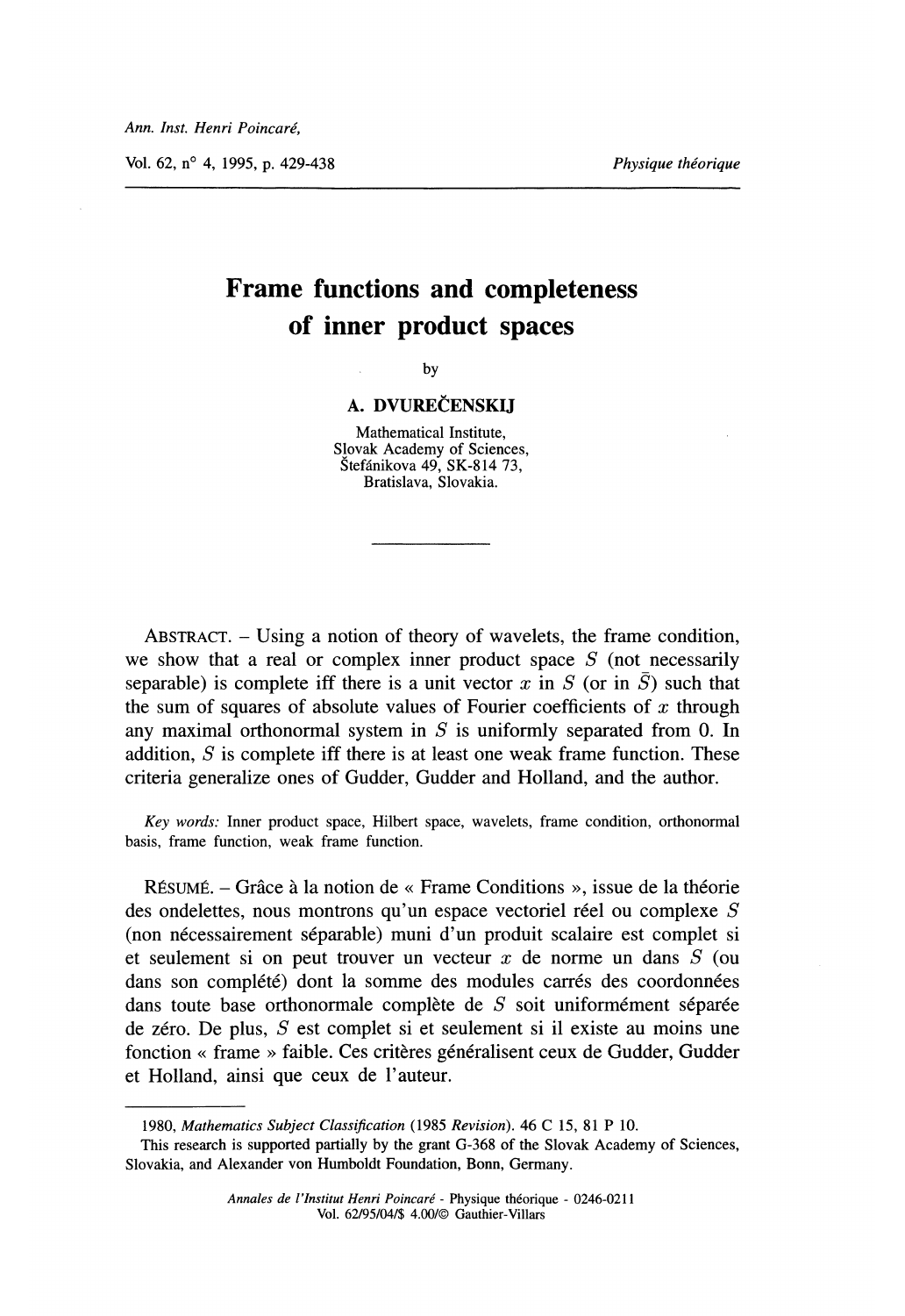#### 430 A. DVUREČENSKIJ

### 1. INTRODUCTION

Real or complex inner product spaces play important role in mathematics. Hilbert spaces form a special class of inner product spaces, which frequently encounter in different areas of mathematical investigations and their applications. Today there are plenty of completeness criteria using functional, topological, algebraic, and measure-theoretic aspects. In [4], 38 different completeness criteria are presented. Very important is that of Gudder [7, 8], and Gudder and Holland [9] saying that a real or complex inner product spaces  $S$  is complete iff any *maximal orthonormal system* (MONS, for short)<sup>1</sup> in S is an *orthonormal basis* (ONB, for short) in S, that is,

$$
\forall x \in S, \quad \forall \text{MONS} \{x_i\} \text{ of } S, \qquad x = \sum_i (x, x_i) x_i. \tag{1.1}
$$

In [3], it was shown that  $S$  is complete, iff

$$
\exists 0 \neq x \in S \ (x \in \overline{S}), \quad \forall \text{MONS} \{x_i\} \text{ of } S, \nx = \sum_{i} (x, x_i) x_i.
$$
\n(1.2)

The criteria  $(1.1)$  and  $(1.2)$  can be rewritten in the equivalent forms

$$
\forall x \in S, \forall
$$
 MONS  $\{x_i\}$  of S,  $||x||^2 = \sum_i |(x, x_i)|^2$ , (1.3)

and

$$
\exists 0 \neq x \in S \ (x \in \bar{S}), \quad \forall \text{MONS} \{x_i\} \text{ of } S, \\
||x||^2 = \sum_{i} |(x, x_i)|^2.
$$
\n(1.4)

Both criteria (1.3) and (1.4) have been generalized using a frame function [3]:  $S$  is complete iff there is a non-trivial *frame function*, *i.e.* a mapping  $f : \mathcal{S}(S) := \{x \in S : ||x|| = 1\} \rightarrow R_+$  such that, for some constant W (called the weight of f) and any MONS  $\{x_i\}$  in S,

$$
\sum_{i} f(x_i) = W \tag{1.5}
$$

holds.

Annales de l'Institut Henri Poincaré - Physique theorique

<sup>&</sup>lt;sup>1</sup> A system of orthonormal vectors  $\{x_i\}$  in H is said to be a MONS in S if  $x \in H$ ,  $x \perp x_i$ for any i imply  $x = 0$ .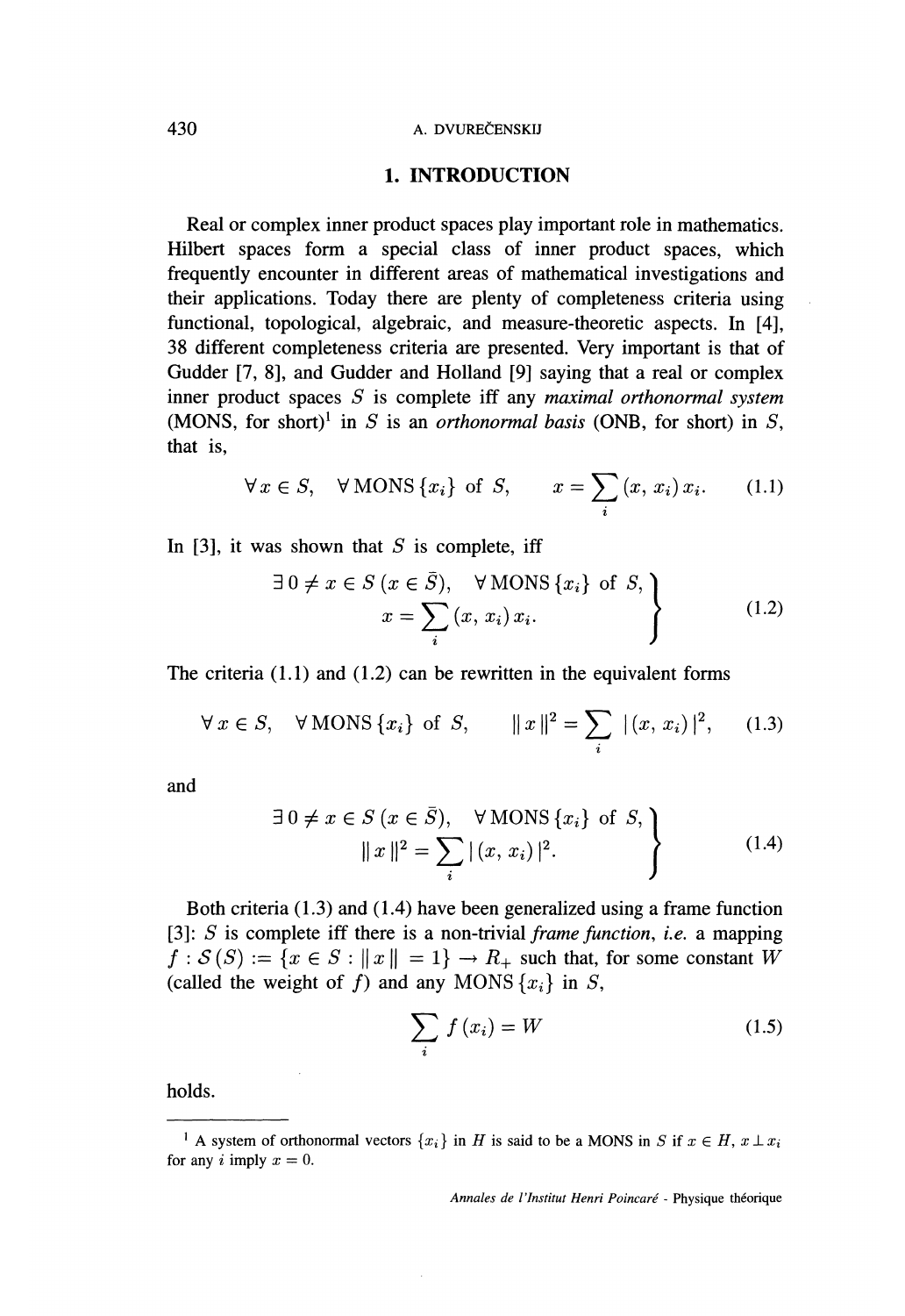In theory of wavelets  $[1]$ , "the frame condition", *i.e.* a system of vectors  ${x_i}$  in S such that, for any  $x \in S$ ,

$$
0 < a \le \sum_{i} |(x, x_i)|^2 \le b \tag{1.6}
$$

holds for some constants  $a$  and  $b$ , plays an important role. This notion has been adopted, for example, in [9], for informational completeness in physics as well as for numerical stability in applied mathematics.

Motivating (1.6), we show that  $S$  is complete iff there is a unit vector  $x$ in S such that (1.6) holds for any MONS  $\{x_i\}$  in S, which will generalize both criteria  $(1.1)$  and  $(1.2)$ . In addition, using a weak frame function, we give a criterion generalizing (1.5).

### 2. COMPLETENESS CRITERIA

We present two completeness criteria generalizing  $(1.1)$  and  $(1.2)$ .

THEOREM 2.1. - A real or complex inner product space S is complete iff there is a unit vector  $x \in S$  and a positive number  $W > 0$  such that, for any MONS  $\{x_i\}$  in S,

$$
0 < W \le \sum_{i} |(x, x_i)|^2 \tag{2.1}
$$

holds.

*Proof.*  $-$  If S is complete, the statement is evident, and in this case we can put  $W = 1$ .

Suppose the converse. First we assert that  $(2.1)$  holds for any unit vector  $y$ in S. Indeed, let  $M = sp(x, y)$ , where sp denotes the span in S, and define a unitary operator  $U : S \to S$  such that  $U x = y$  and  $U z = z$  for  $M^{\perp}$ . Let  $\{x_i\}$  be a MONS in S. Then

$$
\sum_{i} |(y, x_{i})|^{2} = \sum_{i} |(U x, x_{i})|^{2} = \sum_{i} |(x, U^{-1} x_{i})|^{2} \ge W,
$$

when we have used the fact that  $\{U^{-1} x_i\}$  is a MONS in S.

Choose a MONS  $\{x_i\}$  in S, and motivating by Schroeck [9], we define a mapping  $F : S \to l_2(I)$ , where I is the cardinal number of the MONS  $\{x_i\}$ (and of all MONSs in S), and  $l_2(I)$  is over the same field as S, via

$$
F(z) = \{(z, x_i)\}_i, \qquad z \in S. \tag{2.2}
$$

Vol. 62,  $n^{\circ}$  4-1995.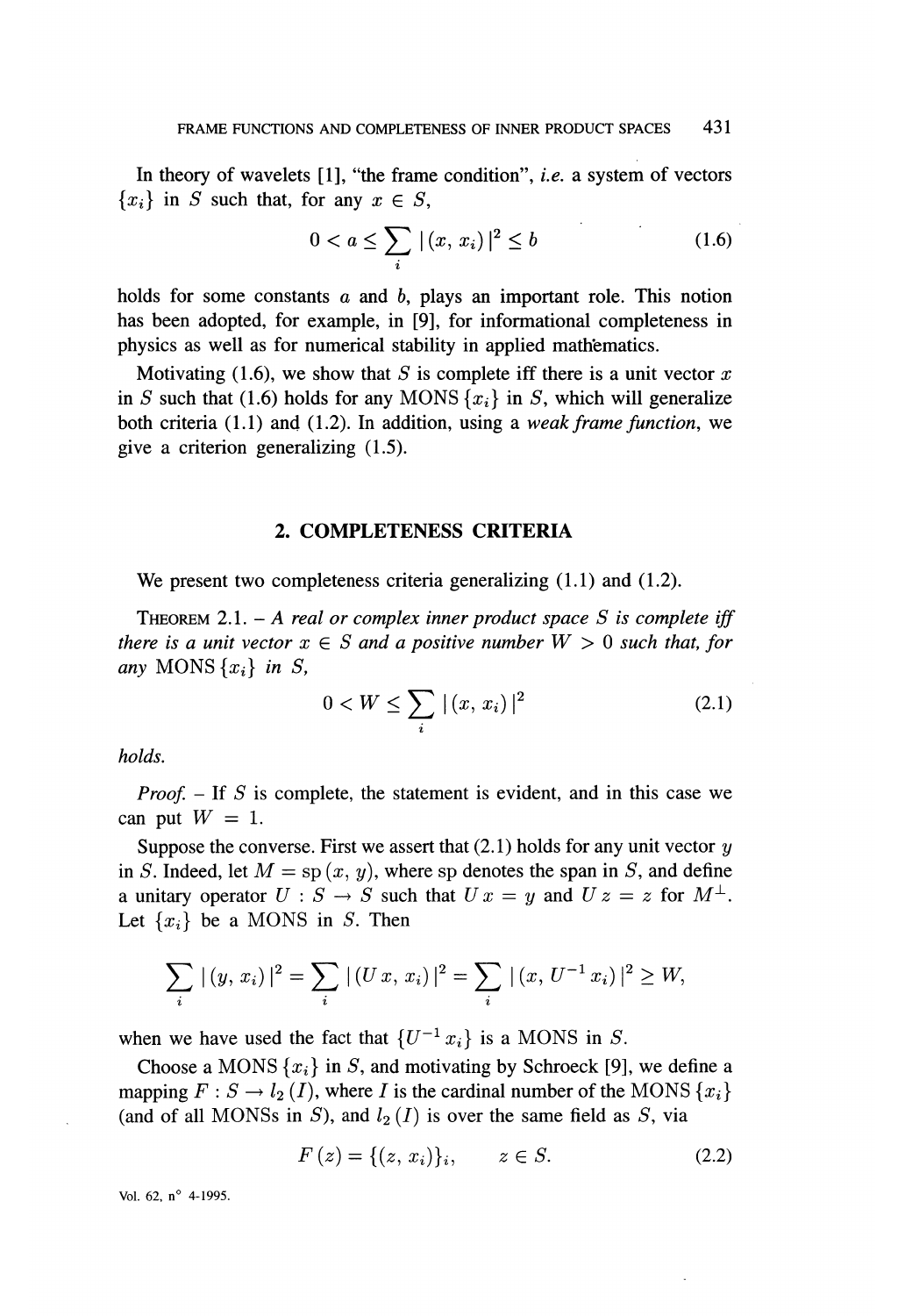In view of the Bessel inequality  $\sum |(z, x_i)|^2 \leq ||z||^2$ , we see that F i is a continuous operator from S into  $l_2(I)$ . Then F can be extended to a continuous operator  $\overline{F}$  :  $\overline{S}$   $\rightarrow$   $l_2(I)$ , where  $\overline{S}$  denotes the completion of S. It is evident that

$$
\bar{F}\left(z\right)=\{(z,\,x_i)\}_i
$$

for any  $z \in \overline{S}$ .

We claim that S is complete. Since by [6], [7], [8], S is complete iff any MONS in S is an ONB, there exists a MONS  $\{x_i\}$  which is not ONB. That is, there is a unit vector  $x_0$  in  $\overline{S}$  which is orthogonal with to  $\{x_i\}$ . We can find a sequence of unit vectors  $\{x_n\}$  in S such that  $x_n \to x_0$ . Then  $F(x_n) \rightarrow \overline{F}(x_0)$ . From the continuity of  $\overline{F}$  and (2.1), we have

$$
\|F(x_n)\|_{l_2}\to \|\bar{F}(x_0)\|_{l_2}
$$

and

$$
0 < W \leq \|F(x_n)\|_{l_2}^2 \to \|\bar{F}(x_0)\|_{l_2}^2 = 0
$$

which is a contradiction, so that S is complete.  $\Box$ 

THEOREM 2.2. - A real or complex inner product space  $S$  is complete iff there is a unit vector  $x \in \overline{S}$  and a positive number  $W > 0$  such that, for any MONS  $\{x_i\}$  in S,

$$
0 < W \le \sum_{i} |(x, x_i)|^2 \tag{2.3}
$$

holds.

*Proof.* – The necessity is evident. For sufficiency, let  $\{x_i\}$  be any MONS in  $S$  and similarly as in the proof of Theorem 2.1, define a continuous linear operator  $F : \overline{S} \to l_2 (I)$  via

$$
F(z) = \{(z, x_i)\}_i
$$

for any  $z \in \overline{S}$ . Find a unit vector  $x_0 \in S$  such that  $||x - x_0|| < \varepsilon$ , where  $\varepsilon < \sqrt{W}/2$ . Then  $||F(x_0)||_{l_2} \le ||F(x) - F(x_0)||_{l_2} + ||F(x)||_{l_2}$ , so that

$$
\left|\|F\left(x\right)\|_{l_2}-\|F\left(x_0\right)\|_{l_2}\right|\leq \|F\left(x\right)-F\left(x_0\right)\|_{l_2}\leq \|x-x_0\|<\varepsilon
$$

which means that

$$
\| F(x_0) \|_{l_2} \ge \| F(x) \|_{l_2} - \varepsilon \ge \sqrt{W} - \varepsilon > \sqrt{W}/2 > 0.
$$

Annales de l'Institut Henri Poincaré - Physique theorique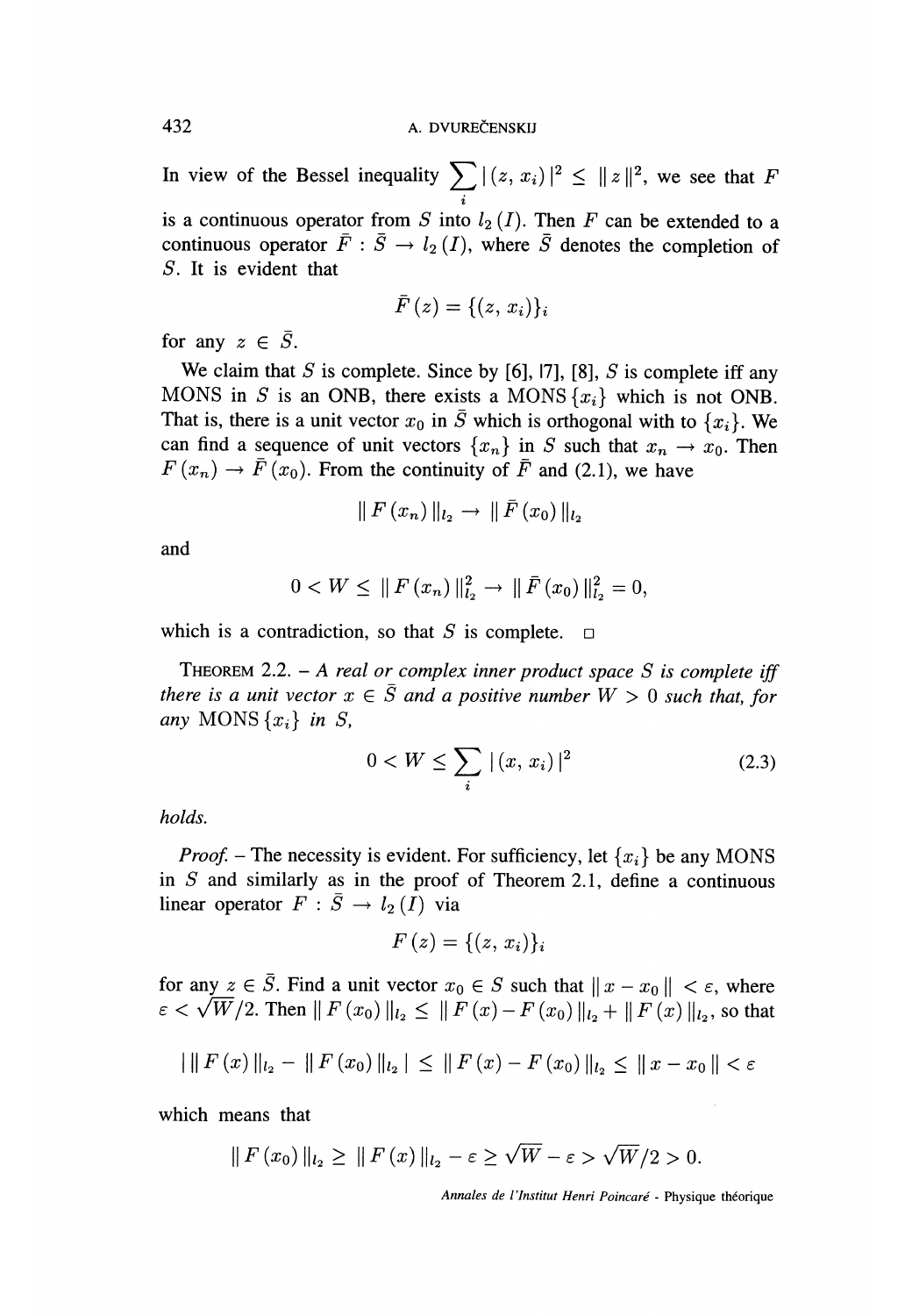This proves that there is a unit vector  $x_0 \in S$  and a non-zero constant  $W_0 = W/4$  such that, for any MONS  $\{x_i\}$  in S,

$$
0 < W_0 \leq \sum_i |(x_0, x_i)|^2
$$

Calling Theorem 2.1, this entails the completeness of  $S$ .  $\Box$ 

COROLLARY 2.3. - If S is an incomplete inner product space, then for any  $x \in S \ (x \in \overline{S})$ 

$$
\inf_{\{x_i\}} \sum_i |(x, x_i)|^2 = 0
$$

where  $\{x_i\}$  is any MONS in S.

*Proof.* – It follows immediately from Theorems 2.1 and 2.2.  $\Box$ 

### 3. WEAK FRAME FUNCTIONS

A mapping  $f : \mathcal{S}(S) := \{x \in S : ||x|| = 1\} \rightarrow R_{+}$  is said to be a *frame function* iff there is a constant W (called the weight of f) such that

$$
\sum_{i} f(x_i) = W \tag{3.1}
$$

holds for any MONS  $\{x_i\}$  in S.

A mapping  $f : S(S) \to R_+$  is said to be a *weak frame function* iff (i) there is a positive constant  $W$  such that

$$
0 < W \le \sum_{i} f(x_i) < \infty \tag{3.2}
$$

holds for any MONS  $\{x_i\}$  in S, and (ii)  $f \mid S(M)$  is a frame function for any finite-dimensional subspace  $M$  of  $S$ . From (ii) we have that  $f(\lambda x) = f(x)$  for any  $|\lambda| = 1$ .

It is evident that any frame function is a weak frame function, and the converse holds, too, as we shall see below, which will prove the completeness. We recall that if x is a unit vector in  $S$  or in  $S$ , then  $f: z \mapsto |(z, x)|^2, z \in S(S)$ , is sometimes (iff S is complete) a special type of a frame function or a weak frame function.

THEOREM 3.1. - An inner product space  $S$  is complete iff there is at least one weak frame function  $f$  on  $S(S)$ .

Vol. 62, n° 4-1995.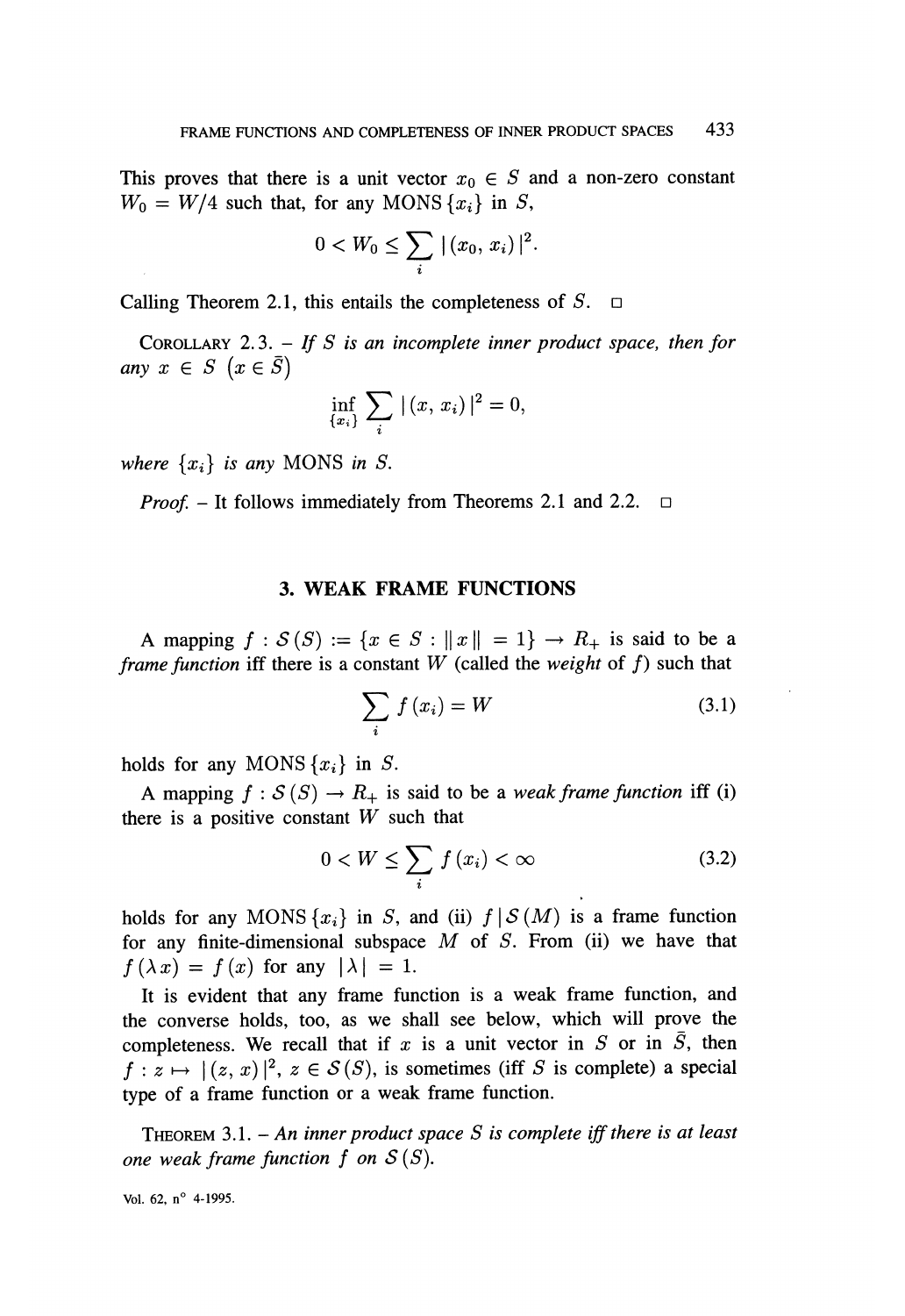*Proof.* – The necessity is evident if we put  $f(x) = |(x, x_0)|^2, x \in S(S)$ , where  $x_0$  is a unit vector in S.

Suppose that  $f$  is a weak frame function. If  $M$  is any finitedimensional subspace of S, then  $f | S(M)$  defines a unique finitely additive measure  $m_M$  on  $L(M)$ , the system of all subspaces of M, such that  $m_M(N) = \sum_i f(x_i)$ , where  $\{x_i\}$  is an ONB in  $N \in L(M)$ . Using the Gleason theorem [4], there is a unique bilinear form  $t_M$  on M such that  $t_M(x, x) = f(x), x \in S(M)$ . Now we shall define a bilinear form t on  $S \times S$  as follows: Let x, y be two vectors of S and let M be any finite-dimensional subspace of S, dim  $M \geq 3$ , containing x and y. Put  $t(x, y) = t<sub>M</sub>(x, y)$ . It is easy to show that t is a well-defined bilinear form on  $S \times S$ , moreover,

$$
t(x, x) = f(x), \qquad x \in \mathcal{S}(S).
$$

Hence, t may be uniquely extended to a bounded, positive, bilinear form  $\bar{t}$ defined on the whole completion  $\overline{S}$  of S. At any rate, there exists a unique positive Hermitian operator  $T : \overline{S} \to \overline{S}$  such that  $t (x, x) = (Tx, x),$ <br> $x \in \overline{S}$ .

Now we claim to show that  $T$  is a trace class operator on  $S$ . Suppose that  ${x_1, \ldots, x_n}$  is an arbitrary finite system of orthonormal vectors in S. Then

$$
\sum_{i=1}^{n} (T x_i, x_i) < \infty,
$$

so that  $\sum_i{(Tx_i, x_i)} < \infty$  for any system of orthonormal vectors  $\{x_i\}$  of  $S.$ 

Let  $\{x_1, \ldots, x_n\}$  be any finite system of orthonormal vectors in  $\overline{S}$ . For any i,  $1 \le i \le n$ , there is a sequence  ${x_k^i}_{k}$  in S such that  $x_i = \lim_{k} x_k^i$ . Applying the Gram-Schmidt orthogonalization process to  ${x_k}^i_{i,k}$ , we obtain an orthonormal sequence  ${y_j}_j$  in S which is an ONB in  $M_0 = cl(sp(\lbrace y_i \rbrace)) \in L(\overline{S})$ , where cl denotes the closure in S, and  $L(\bar{S})$  is the system of all closed subspaces of  $\bar{S}$ .

Complete  $\{x_1, \ldots, x_n\}$  to  $\{x_i\}$  to be an ONB in  $\overline{M_0}$  and calculate

$$
\sum_{i} (T x_i, x_i) = \sum_{i,j} (x_i, y_j) (T y_j, x_i) = \sum_{i,j,k} (x_i, y_j) (T y_j, y_k) (y_k, x_i)
$$

$$
= \sum_{j,k} (T y_j, y_k) (y_k, y_j).
$$

Annales de l'Institut Henri Poincaré - Physique théorique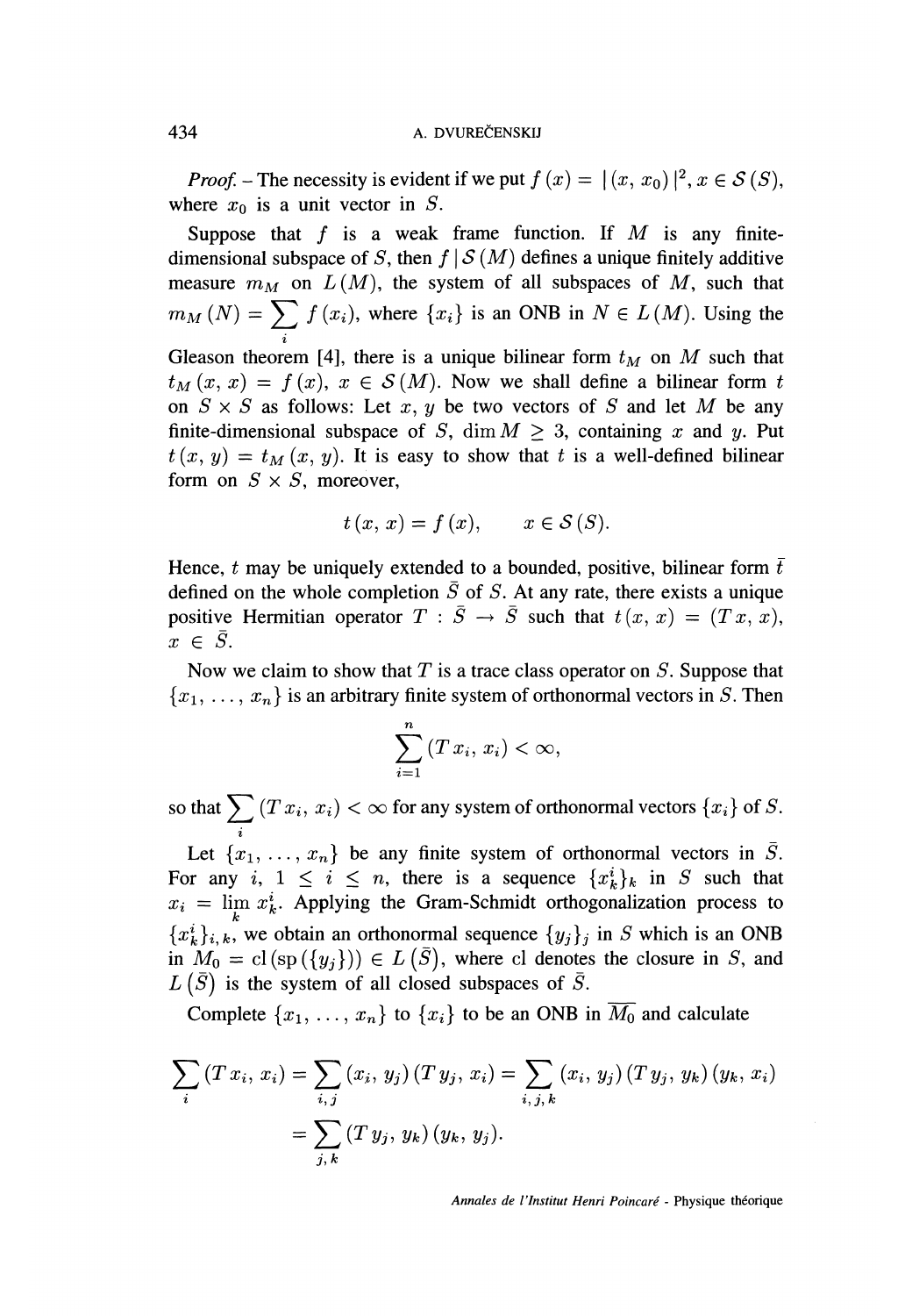On the other hand, for  $M_0$  (similarly as above) there exists a unique positive Hermitian operator  $T_{M_0} : M_0 \to M_0$  such that  $(T_{M_0} x, y) =$  $(T x, y)$  for all  $x, y \in M_0 \cap S$ . Therefore,

$$
\sum_{j,k} (T y_j, y_k) (y_k, y_j) = \sum_{j,k} (T_{M_0} y_j, y_k) (y_k, y_j) = \sum_j (T_{M_0} y_j, y_j)
$$
  
= 
$$
\sum_j (T y_j, y_j) < \infty.
$$

The last inequality shows that T is of trace class operator on  $\overline{S}$ .

Hence, there is a finite or infinite sequence of orthonormal vectors,  ${e_n}$ , and a sequence of positive proper values of T,  ${\lambda_n}$ , such that  $T = \sum_{n} \lambda_n e_n \otimes \bar{e}_n$ . We assert that there is  $n_0$  such that, for any MONS  $\{x_i\}$ in  $S$ , we have

$$
0 < W_1 \le \sum_i |(e_{n_0}, x_i)|^2,\tag{3.3}
$$

where  $W_1 = W / \sum_{n} \lambda_n$ . Indeed, if not that, for any  $n, \lambda_n \sum_{i} |(e_n, x_i)|^2 <$ which gives  $\sum_{n} \lambda_n |(e_n, x_i)|^2 \leq W$ , which contradicts (3.2). n Applying Theorem 2.2 to  $(3.3)$ , we see that S is complete.

COROLLARY  $3.2. - Any weak frame function is a frame function.$ 

*Proof.* – It follows from the proof of Theorem 3.1.  $\Box$ 

In the rest of this section, we generalize the notions of a frame function and a weak frame function, which allow us to present another completeness criterion.

A mapping  $f : \mathcal{S}(S) := \{x \in S : ||x|| = 1\} \rightarrow R$  is said to be a signed frame function iff there is a constant W (called the weight of f) such that

$$
\sum_{i} f(x_i) = W \tag{3.4}
$$

holds for any MONS  $\{x_i\}$  in S.

A mapping  $f : S(S) \to R$  is said to be a *weak signed frame function* iff (i) for any MONS  $\{x_i\}$  is S,  $\{f(x_i)\}\$ is summable; (ii) there is a positive constant W such that

$$
0 < W \le \sum_{i} |f(x_i)| < \infty \tag{3.5}
$$

Vol. 62,  $n^{\circ}$  4-1995.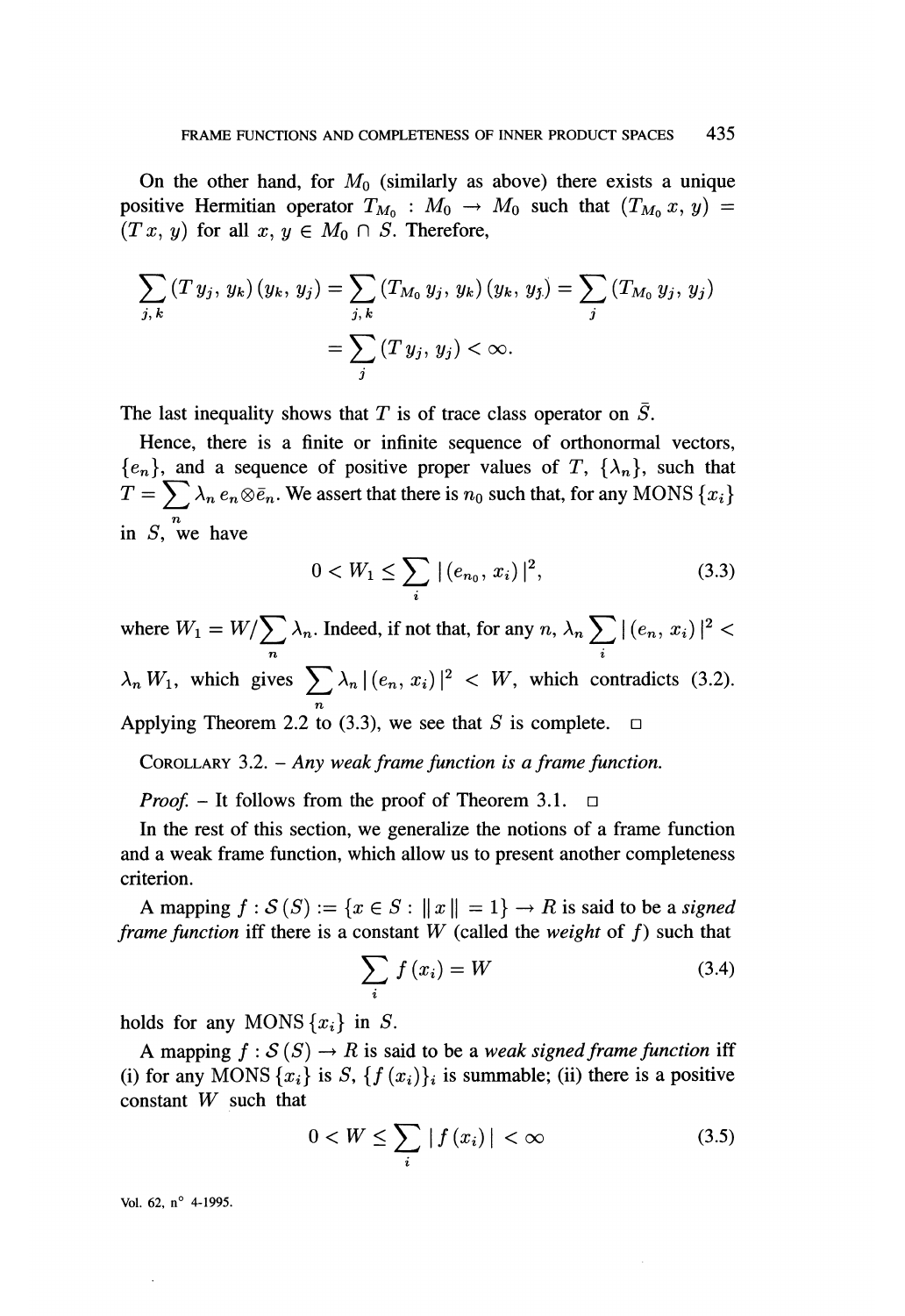holds for any MONS  $\{x_i\}$  in S, and (iii)  $f | S(M)$  is a signed frame function for any finite-dimensional subspace  $M$  of  $S$ . From (iii) we have that  $f(\lambda x) = f(x)$  for any  $|\lambda| = 1$ .

It is evident that if  $f$  is a signed frame function with a non-zero weight, then  $f$  a weak signed frame function. We recall that in [3], it has been shown that  $S$  is complete iff there is at least one non-zero signed measure frame function on  $S(S)$ .

THEOREM 3.3. - An inner product space S is complete iff there exists at least one weak signed frame function  $f$  on  $S(S)$ .

*Proof.*  $-$  If S is complete, the assertion is clear.

Suppose thus that f is a weak signed frame function. If  $\dim S < \infty$ . then S is evidently complete, so we can assume that dim  $S = \infty$ . Due to the definition of f, f is a frame-type function, *i.e.* (i) for any orthonormal system (ONS, for short)  $\{x_i\}$  in  $S, \{f(x_i)\}\$ is summable, and (ii)  $f | S(M)$ is a signed frame function for any finite-dimensional subspace  $M$  of  $S$ . By the result of Dorofeev and Sherstnev [2], or [4], Thm. 3.2.20, f is bounded, *i.e.* sup  $\{ | f(x) : x \in S(S) \} < \infty$ .

Similarly as in the proof of Theorem 3.1, we can prove, applying the Gleason theorem for bounded signed measures on finite-dimensional Hilbert spaces [4], that there is a bounded bilinear from t on  $S \times S$ such that  $t(x, x) = f(x), x \in S(S)$ . The boundedness of f entails that t can be uniquely extended to a bounded symmetric bilinear form  $\bar{t}$ on  $\overline{S} \times \overline{S}$  consequently, there is a Hermitian operator T on  $\overline{S}$  such that  $f(x) = (Tx, x), x \in \mathcal{S}(S).$ 

We claim to show that  $T$  is a trace class operator on  $\overline{S}$ . Suppose the converse. Then there is an ONS  $\{f_1, \ldots, f_{n_1}\}\$ in  $\overline{S}$  such that  $\sum_{k=1} |(T f_k, f_k)| > 1$ . Choose an  $\varepsilon > 0$  such that  $\sum_{k=1} |(T f_k, f_k)| > 1 + \varepsilon$ . It is easy to see that for  $\{f_1, \ldots, f_{n_1}\}$  we can find an ONS  $\{h_1, \ldots, h_{n_1}\}$ in S such that  $|| h_k - f_k || < \varepsilon / (2 n_1 || T ||)$ ,  $k = 1, ..., n_1$ . Then

$$
|f(h_k) - (T f_k, f_k)| \le |(T (h_k - f_k), f_k)| + |(T h_k, h_k - f_k)|
$$
  

$$
\le 2 ||T|| ||h_k - f_k|| < \varepsilon/n_1,
$$

Annales de l'Institut Henri Poincaré - Physique théorique

<sup>&</sup>lt;sup>2</sup> If dim  $S < \infty$ , there are unbounded signed frame functions, see e.g. [4], Prop. 3.2.4.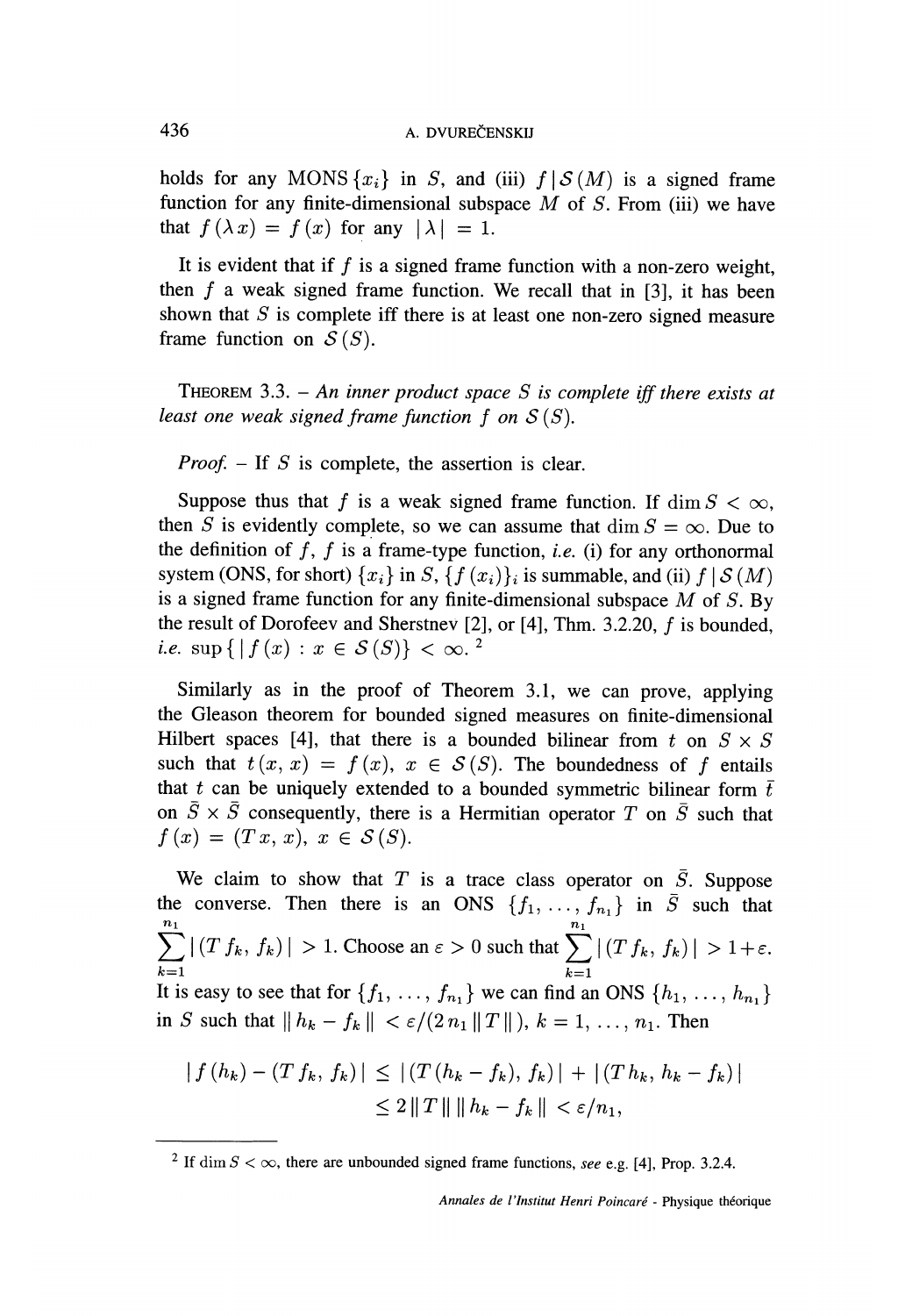so that

$$
\sum_{k=1}^{n_1} |f(h_k)| \geq \sum_{k=1}^{n_1} |(T f_k, f_k)| - \sum_{k=1}^{n_1} |(T f_k, f_k) - f(h_k)| > 1.
$$

Put  $H_1 = \{h_1, \ldots, h_{n_1}\}^{\perp_{\bar{S}}}$ , where  $\perp_{\bar{S}}$  denotes the orthogonalization in  $\overline{S}$ , then  $S_1 = S \cap H_1$  is a dense submanifold in  $H_1$ , so that,  $f | S(S_1)$  is a frame type function on  $S_1$ . Therefore, as in the beginning of the present proof, there is a Hermitian operator  $T_1 (= P_{H_1} T P_{H_1})$  on  $H_1$ , where  $P_{H_1}$  is the orthoprojector from  $\overline{S}$  onto  $H_1$ , such that  $f(x) = (T_1 x, x) = (T x, x)$ ,  $x \in S(S_1)$ . Here  $T_1$  is not any trace class operator on  $H_1$  since T is not such one on  $\overline{S}$ .

Repeating the same reasonings as above, we find an ONS  ${f_{n_1+1}, \ldots, f_{n_2}}$  in  $H_1$  such that  $\sum_{k=n_1+1}^{n_2} |(Tf_k, f_k)| > 1$ , and for it

 $n_2$ we find and ONS  $\{h_{n_1+1}, \ldots, h_{n_2}\}$  in  $S_1$  with  $\sum |f(h_k)| > 1$ . Continuing this process, we find a countable family of orthonormal vectors  $\{h_1, h_2, ...\} \subset S$  such that  $\sum |f(h_k)| = \infty$  which contradicts our  $k=1$ 

assumption, so that, T is a trace class operator on  $\overline{S}$ .

Put  $T = T^+ - T^-$ , where  $T^+$  and  $T^-$  are the positive and negative parts of T (which both are trace class operators on  $\overline{S}$ ), and define  $f^+(x) := (T^+x, x), f^-(x) = (T^-x, x), x \in S(S)$ . Then  $f = f^+ - f^$ and, in view of (3.5), for  $f_0 := f^+ + f^-$ , we have  $0 < W \le \sum |\int f(x_i)| \le$ 

 $\sum f_0(x_i) < \infty$  for any MONS  $\{x_i\}$ . Since  $f_0 | S(M)$  is evidently a signed frame function on any finite-dimensional subspace M of S,  $f_0$  is a positive weak frame function, which by Theorem 3.1 entails the completeness of  $S.$  0

COROLLARY 3.4. - Any weak signed frame function is a signed frame function.

*Proof.* – If dim  $S < \infty$ , the statement is evident, and, for dim  $S = \infty$ , it follows from the proof of Theorem 3.3  $\Box$ 

COROLLARY 3.5. - If S is an incomplete inner product space, then, for any Hermitian trace class operator  $T$  on  $\overline{S}$ , we have

$$
\inf_{\{x_i\}}\sum_i|(Tx_i,x_i)|=0,
$$

Vol. 62,  $n^{\circ}$  4-1995.